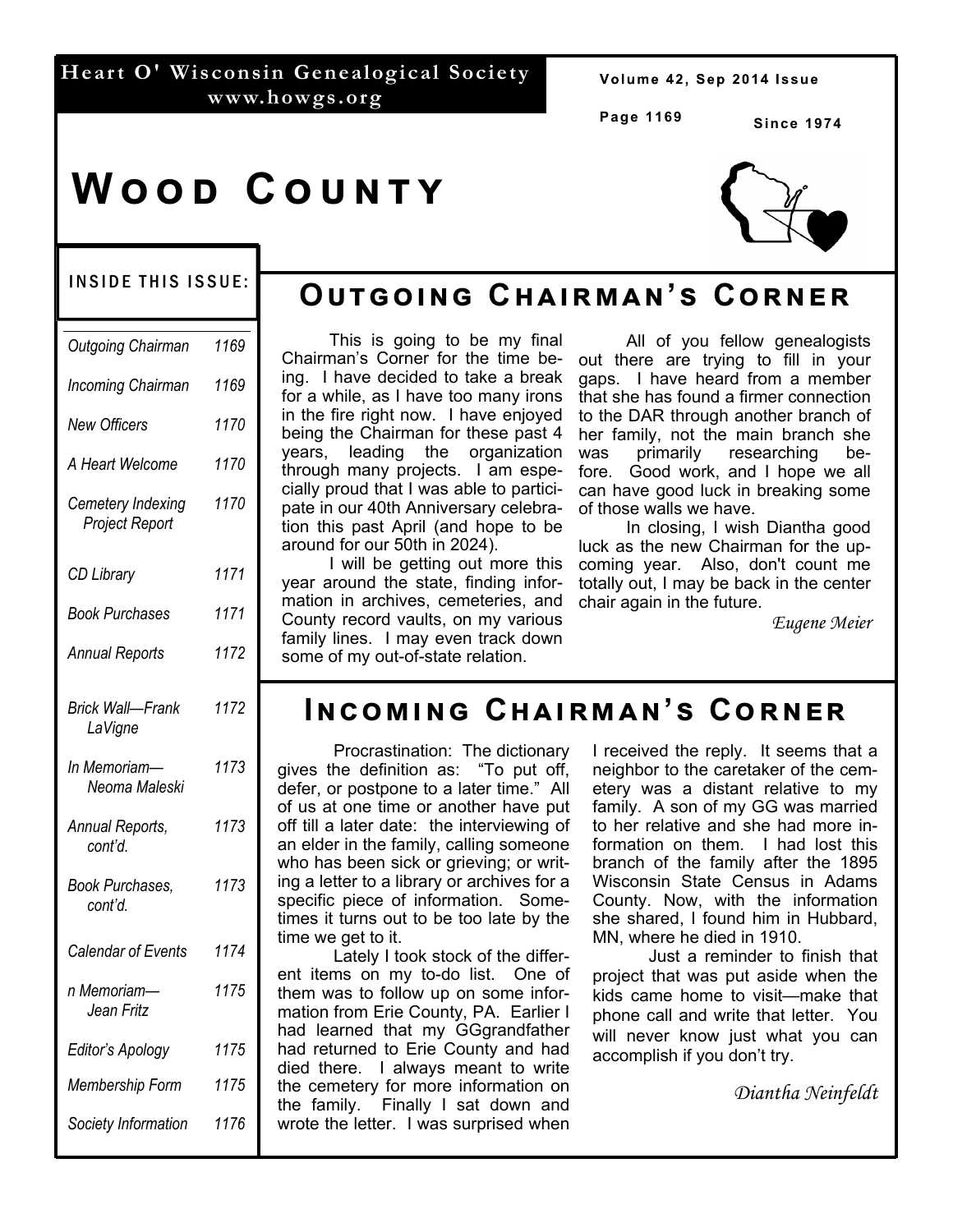### **N ඍ ඟ O ඎඎඑඋඍකඛ**

 New officers, as follows, were elected at the May meeting:

Chairman Diantha Neinfeldt Vice Chairman Tina Krummel **Secretary**  Doreen Dimick **Treasurer**  Bev Polansky **Trustee** Eugene Meier

 Please give these people your full support as they begin their new duties.

### **A HEART**  $W$  **ELCOME!**

 We welcomed a new member into our Society at the March meeting. His name is Thomas Mann. His address is 5631 Boulder Circle in Wisconsin Rapids. He can be reached by phone at 715-421-5688. Tom has lots of projects on his plate—he is currently working on family histories of St. John's Lutheran Church in Sigel. He tells me he has over 13,000 on that list. He is also working on Mann and Higgins surnames. Be sure to greet Tom when you see him at a meeting!

### $C$ **EMETERY INDEXING PROJECT REPORT**

 I want to thank all those who either entered names into a spreadsheet, proofed those names back to the original stone readings, or helped in some way with updating of these records:

 Fred Murray (member) who shared his cemetery of Greenhill; Denis Kester (member) who sent his cemetery records of Faith Reform; Ken Wood (Marshfield) who had dome several small cemeteries around Marshfield and shared with us; Jack Lukes (member) who entered and proofed; Mary Peters (member) who did her cemeteries in the Town of Seneca; Emil Krause (member) who shared his records of Holy Rosary and the Wood County Poor Farm; Jan Castell who helped with the Pittsville cemeteries; Charlene Robinson (non-member), Myra Sweet (member), Marlene Fulton (non-member), Dorothy Raasch (non-member) and many others who helped gather records and proofed; and last of all, Annie Greeno, who stepped in and helped with many of the outlying cemeteries, getting church records and making many trips to the courthouse to verify. Without her help the past few years, we still wouldn't be done. Annie and I have put in many hours, miles, and time putting these indexes together.

 We now have a total of 18,180 burial records on our web site and 20,207 records for the three large Wisconsin Rapids cemeteries. We have yet to finish the three Native American cemeteries and Riverside of Nekoosa.

 Mike Baltus of Marshfield has all three of the city cemeteries on their web site, easily searchable by name. These three cemeteries are all on St. Joseph Ave—Hillside Municipal, Gate of Heaven, and Immanuel Lutheran.

 Thanks go out to the secretaries of the churches that Annie and I visited. Most were very helpful and went out of their way to make room for us to work and find old records for us. The same is true of local town clerks and cemetery sextons of the many townships we visited. Some had good records, and many had nothing and were very glad to receive a copy when we left.

 This has been a long haul for seven years, but now we can see the light (small lantern) at the end of the very long tunnel.

> Submitted by: Diantha Neinfeldt & Annie Greeno 11 Mar 2014

*REMINDER--*  **Please pay your dues for the upcoming year!**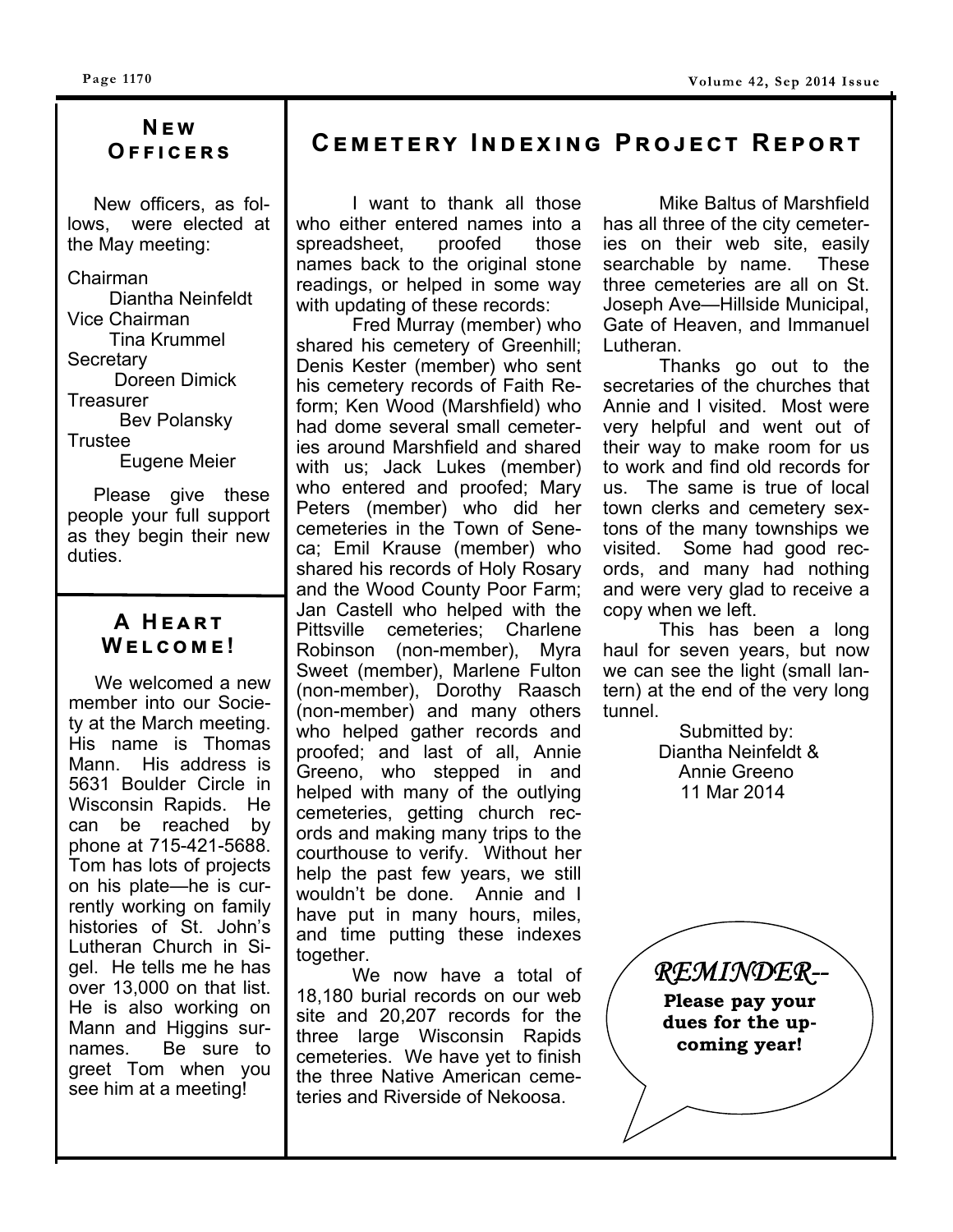# CD LIBRARY

Following is a list of CDs that Society members Pat Andrae and Pat Berklund have donated. These CDs can be checked out for you to use on your home computer. Contact Norma Reber as to which ones you'd like to borrow. You can then have her bring them to the next meeting or make some other arrangements to get them.

 Please note that some of these are older CDs and may require the CD called "Family Archive Viewer." Even with that CD, there is always the possibility that these may not run on your computer.

- Ancestry Reference Library
- Bible Records—NEHGS
- Birth Records: US/Europe 900-1800
- Connecticut Family Histories, 1600-1800
- Early New England Settlers, 1600-1800
- Family Archive Viewer
- Mid-Atlantic Genealogies, 1340-1940
- FTM Family Finder Index, Vol. 1: A-E
- FTM Family Finder Index, Vol. 2: F-M
- FTM Family Finder Index, Vol. 3: N-Z
- World Family Tree, V1, pre-1600-Present
- World Family Tree, V2, pre-1600-Present
- World Family Tree, V3, pre-1600-Present
- World Family Tree, V4, pre-1600-Present
- World Family Tree, V5, pre-1600-Present
- World Family Tree, Vol. 15
- World Family Tree, Vol. 26
- Genealogical Records, New York, 1675-1920
- Heritage Books Archives—Wisconsin
- Huguenot Settlers
- Illinois Marriages, 1791-1900
- Family Histories: New England, 1600s-1900s
- Marriage Index, Connecticut, 1635-1860
- Marriage Index, New York, 1740-1880
- Massachusetts Vital Records, 1600-1800
- Military Records: US Soldiers, 1784-1811
- Nat'l Genealogical Soc. Quarterly, Vols. 1-85
- New England Families #2
- New England Families, 1600-1800
- New England Family Histories, 1600-1900
- New England Marriages Prior to 1700
- The New England Register Index
- PAF Version 4.0 (Not supported anymore)
- Passenger & Immigration Lists Index
- Selected US/Int'l Marriage Records, 1340- 1980
- Vital Records Index—Births
- Vital Records, Rhode Island, 1500-1900
- Vital Records, British Isles

# **BOOK PURCHASES 2013-2014**

Books purchased for placement at McMillan Memorial Library include:

- Advanced Genealogy Research Techniques by George C. Morgan, 2013. Placed in memory of Elizabeth "Beth" Klumb. This book shows you step by step how to uncover elusive details by  $\bullet$ taking advantage of specialized tools and software programs and using proven best practices for breaking through the brick walls that have hindered your progress.
- The Family Tree Guidebook to Europe: Your Essential Guide to Trace Your Genealogy in Europe by Allison Dolan, 2013. Placed in memory of Alfred Salzmann. Each of the 14 chapters in this book is devoted to a specific country or region of Europe and includes all the essential records and resources for filling in your tree.
- Finding Your Roots: Easy-To-Do Genealogy

and Family History b Janice Schultz, 2013. A librarian and authority on genealogical research offers tips on getting started, library research, research techniques, interviewing technique, etc., to help find your family history.

- The Genealogist's Internet: The Essential Guide to Researching Your Family History Online by Peter Christian, 2012. This guide identifies the major web sites and online sources and helps you navigate through them to garner all the information.
- Oral History for the Family Historian: A Basic Guide by Linda Barnickel, 2010. This book offers practical guidance on how to conduct a family oral history interview and avoid common mistakes. (*Cont'd. on Page 1173) (Cont'd from Page 1171)* 
	- Sustainable Genealogy: Separating Fact from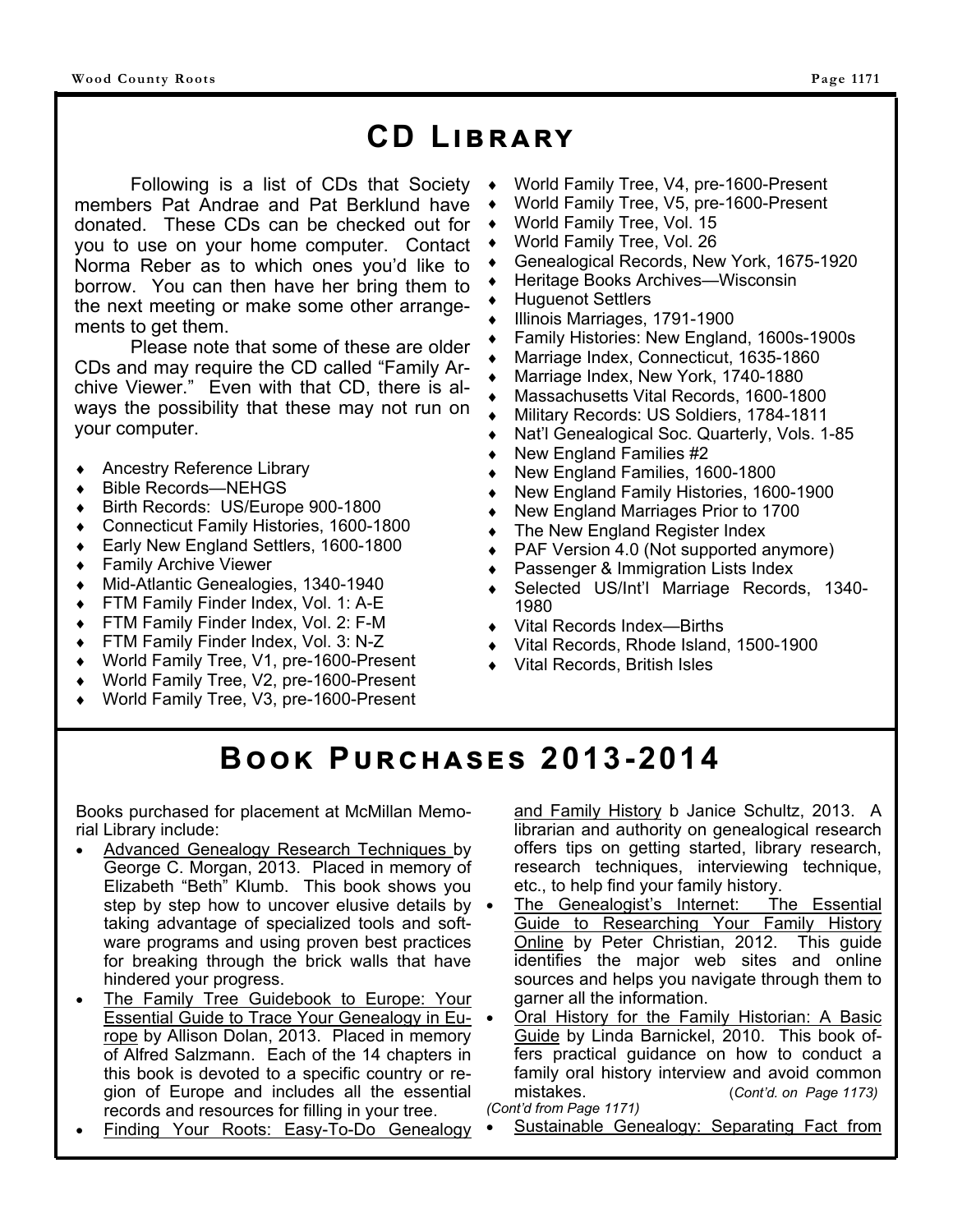# **Aඖඖඝඉඔ Rඍකගඛ**

The annual reports are in and summarized below.

- **Book Purchases**—Nine books were purchased and/or donated this year. A list and brief summary of these books are on Page 1171 of this newsletter.
- **Indexing**—Much remains the same as last year's report. They do report they are looking for someone to index the current newspapers. If you can help, please volunteer.
- **Programs**—This report is a listing of programs held the previous year. This report will help the Program Committee review topics already covered in order to find some new topics. If you have an idea for a program, please contact the Program Committee Chair Tina Krummel.
- **Research**—The Research Committee reports that the majority of inquiries comes through the web site or by direct e-mail. The committee keeps a list of who submitted the inquiry and on what surnames.
- **Trustees**—The contents of the three cabinets at McMillan library were inventoried and organized. It was decided by the Society that copies of this inventory will be kept by the trustees, by the secretary, and in the cabinets themselves. The naturalization papers indexing cards are now stored in Cabinet I. The South Wood County newspapers *(Cont'd on Page 1173) (Cont'd from Page 1172)*

### **Fකඉඖඓ LඉVඑඏඖඍ—**   $M$ **EMBER ANN NELSON'S BRICK WALL**

 I am looking for documentation of Frank LaVigne's place of birth in Canada, his parents' names, and possible confirmation that he was a brother to Eusebe LaVigne, who was an early settler in Wood County, originally from Gentilly, Canada.

 Frank LaVigne was born in 1831/1832 in Canada. He moved to the United States in 1848; by 1861 he was living in Wood County, Wisconsin.

 In May 1861 he and Adolph LaVigne (born August 1, 1830) volunteered to serve in the Civil War. Both he and Adolph were injured and discharged in 1862. Adolph died December 11 of that year and is buried in Forest Hill Cemetery. His headstone may indicate that he was born in Gentilly, Canada.

 In 1870 Frank married Alphonsine Partenais Protteau (born July 4, 1843, in Joliette, Quebec). They lived in Centralia and had two children who survived to adulthood—Lillian (my grandmother) and Marie-Louise.

 Alphonsine LaVigne died on April 14, 1902, and is buried in Calvary Cemetery. After her death, Frank lived with his daughter, Mary-Louise Boehm, in Wausau and also with his daughter, Lillian Nelson, in Rock Township, North Dakota. He died in 1917 but I have no family record of where he died.

 From the 1860 census, Adolph LaVigne was living in the Eusebe LaVigne household. Because of that connection and his possible birth in Gentilly, I am assuming they were brothers, but I can find no confirmation of that in the Canadian records. Because Adolph and Frank enlisted on the same day in 1861, it is possible they were brothers but again I cannot confirm this either.

 I would appreciate any help on this. Please contact me, Ann Nelson, at fullcirclefarm360@runbox.com. Thanks!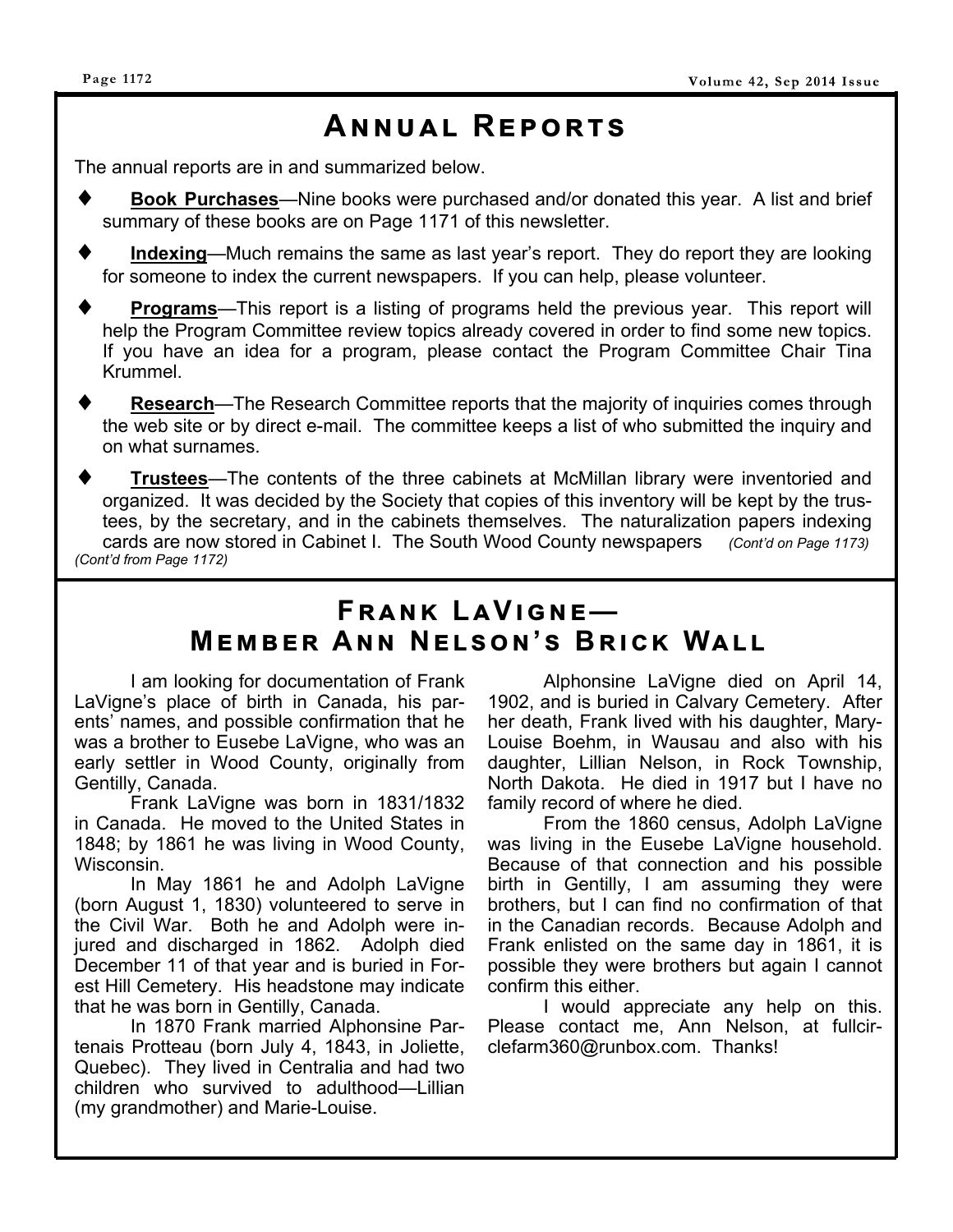#### $IN$  **MEMORIAM**—**NEOMA**

 Our Society lost another one of its charter members—Neoma (Coon) Maleski. She passed away on August 28. Neoma was born on June 18, 1930, in Arkdale, WI. She worked as an operator at Wood County Telephone company. Later she provided daycare services for Safe-Way bus drivers before becoming a school bus aide for handicapped children.

 Along with her sister, Delores Holberg, Neoma attended the very first meeting of what later became the Heart O' Wisconsin Genealogical Society. They remained faithful, hard-working members of the Society.

 Neoma volunteered to be on the very first newsletter committee and the first newspaper indexing project. She served as Secretary of the Society for five years and as Vice Chairman for two years.

 Her ready smile was always there to greet newcomers to the meetings. She helped countless "newbies" get started on their family history journey, including yours truly.

 Neoma joined the Writer's Group started by another member, Jean Fritz, at the Lowell Center in order to write down her many family stories so they would not be lost to future generations.

 She is survived by her husband of 59 years, Chester, and two daughters and their spouses: Carolyn & Jim Saylor and Theresa & Tom Pataky.

 She will be missed by her family and her many genealogy friends.





 In addition to the two members eulogized in this newsletter, we also lost two former members this year.

 Maxwell Kniess, Jr., died on May 30. He joined the Society in 1995 and was a member until 2005.

 Maxwell Andrae died on June 13. He and his wife Pat joined the Society in June of 1991. Max shared his knowledge of computers and the internet with us in various programs.

#### $AMNUAL$  REPORTS,  $conv2$

 index cards have been withdrawn by the library. This information is on microfilm in the Local History Corner (LHC). The original cemetery books have been put in storage. This info is on the library's website and on microfilm in the LHC. The library has a link to our website on theirs. The original cemetery index cards are still on file in the LHC.

**Website**—We will update the wording on some of the pages and fix links where necessary. PayPal is available on the site for easy renewals and donations. We receive many e-mails thanking us for the information available on the website.

*The Editor* 

### $B$  **OOK** PURCHASES, CONT'D.

Fiction in Family Legends by Richard Hite, 2013. Placed in memory of Jean Fritz. There are so many books that describe how to find your ancestors; this one clarifies how not to! He explains how to avoid the traps that many genealogists fall into—whether it's a family tradition, a venerable publication, or an internet family tree.

- Writing Local History Today: A Guide to Researching, Publishing, and Marketing Your Book by Thomas Mason, 2013. This books guides local historians to a successful publication, focusing on how to write well plus how to market and sell their work.
- 125 Years Serving God and Community 1887- 2012, St. Paul Lutheran Church, Seneca Corners, Wisconsin. Donated by Mary Peters. Details the history of a local church.
- Lands of the German Empire and Before by Wendy K. Uncapher, 2004. Donated by Myra Sweet. Placed in memory of David Billmeyer.

Be sure to visit McMillan Memorial Library to check out these informative books.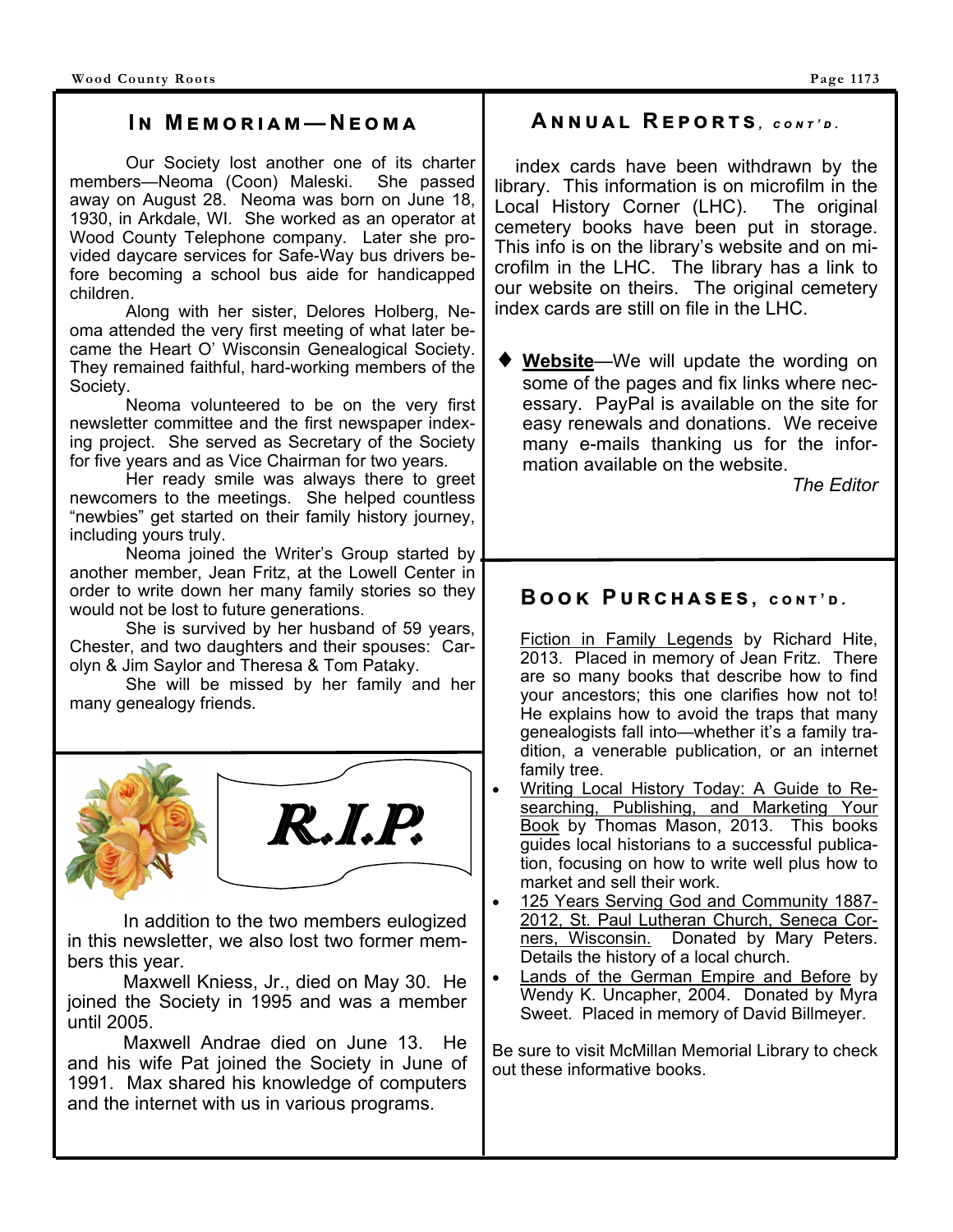#### **Page 1174**

### **CALENDAR OF EVENTS**

**09 Sep 2014 Heart O' Wisconsin Genealogical Society meeting, 6:30 p.m., McMillan Memorial Library, Wisconsin Rapids, WI.** "What Did You Do Last Summer?" Program at 6:30 p.m. followed by our meeting. Just like children returning to school, we all like to share what we accomplished or didn't accomplish over the summer. The September meeting is our chance to do this. Come join us!

**20 Sep 2014 Wisconsin State Genealogical Society Chapter Leaders' Workshop, 8:30 a.m., Marshfield Clinic, 1000 North Oak Avenue, Marshfield, WI.** This has always been a popular meeting for leaders of societies. It gives us a chance to share our knowledge and to gain new insights. Some of the topics are Blogging, Facebook, Workshop or New Members, By-Laws, Newsletters, and Society Issues.

**14 Oct 2014 Heart O' Wisconsin Genealogical Society meeting, 6:30 p.m., McMillan Memorial Library, Wisconsin Rapids, WI.** Program to be announced.

**17-18 Oct 2014 WSGS Fall Seminar, Hotel Mead, Wisconsin Rapids, WI. Our Society will be helping WSGS with this event.** On Friday there is an afternoon workshop starting with registration at noon and the workshop at 1:30 p.m. hosted by George Findlen on "Abstracting Land Deeds: Pulling Out Essentials." Please note there is an error on the starting time on the registration form. Registration for this day is separate from the Saturday session and is limited to 40 people. Get your registration in early. On Saturday, registration and vendors open at 8 a.m. The featured speaker is Jay Fonkert on various topics including: Understanding the Language and Methods of Successful Genealogists, Vital Records: What To Do When You Can't Find Them, Who's on First? Merging and Separating Identities in Family History Research, and Genealogical Detours: Solving Problems with Indirect Evidence. Find the brochure and registration forms at www.wsgs.org.

**11 Nov 2014 Heart O' Wisconsin Genealogical Society meeting, 6:30 p.m., McMillan Memorial Library, Wisconsin Rapids, WI.** The program for November will be Jonah Jung presenting on "Family Search.org: Making the Most of Their On-Line Resources."

**09 Dec 2014 Heart O' Wisconsin Genealogical Society meeting.** This is our annual Christmas gathering. We will meet at the Mead Foundation Paper Museum. We will have a short tour of the museum, with cookies and coffee to follow. More details will be shared as they become available.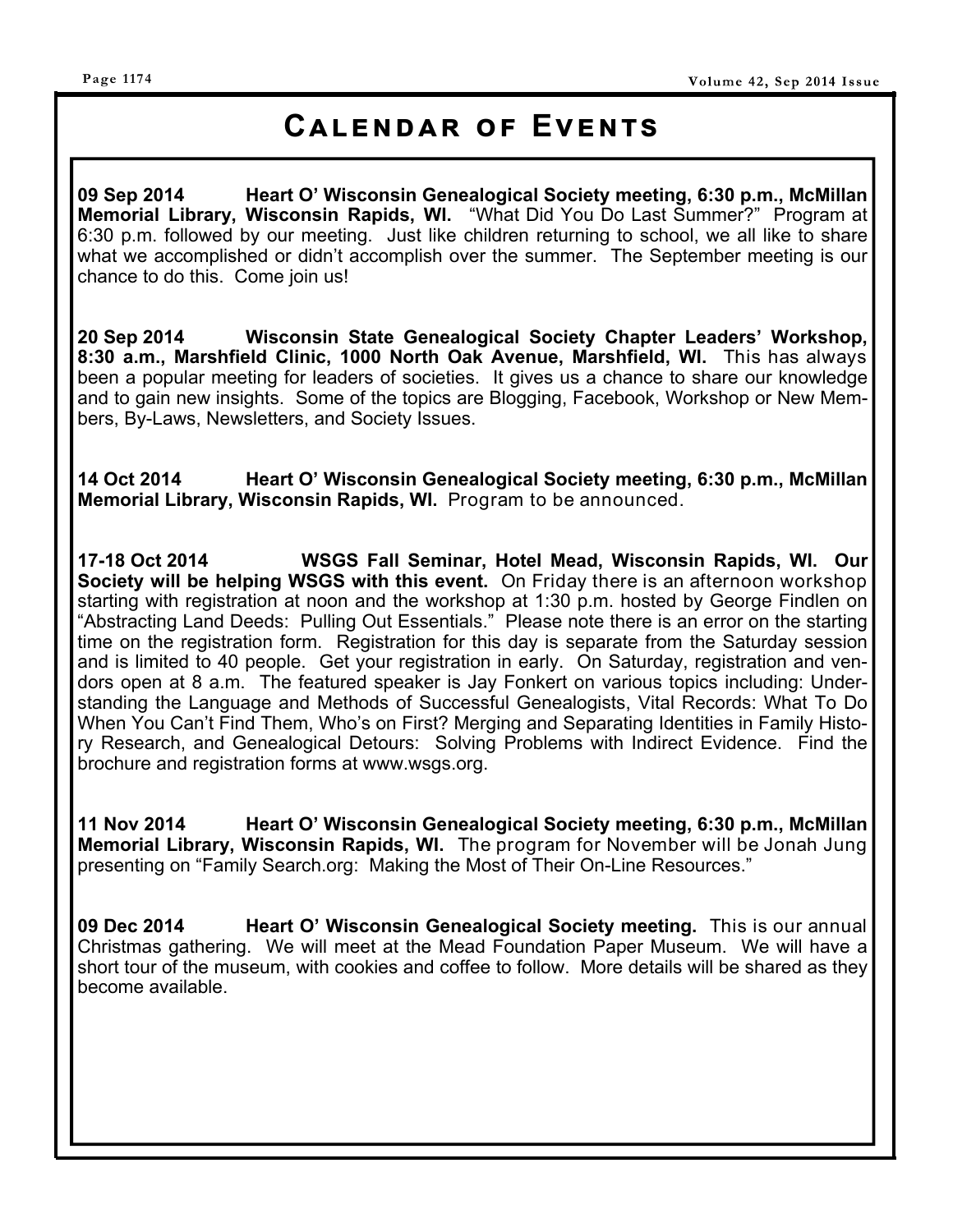#### IN MEMORIAM—JEAN FRITZ

 The Society lost another one of its faithful members. Jean Fritz died February 22. Jean was born in Marshfield, WI, and grew up on a farm south of that city. After achieving her Bachelor's degree in Education, she went on to teach for six years in one-room schools. Later she taught in the Port Edwards school district. Her teaching career lasted 42 years; she retired in 1990.

 Even though she did not teach formally in a classroom setting any more, she went on to teach life story writing in the late 1990s at the Lowell Center in Wisconsin Rapids. She did presentations for our Society, encouraging us to write down our life stories also. She portrayed the first teacher in the Point Basse schoolhouse for their festivals.

 Jean joined us in 1991, served as Vice Chairman for two years and moved into the Chairman slot for the next three years. She also served on the Bylaws Committee and as a Trustee. She lent her expertise to various Society projects including governmental and school records.

 She was preceded in death by her husband Arnie in 2011 and is survived by her son Steven. She will be missed by her family and her many genealogy friends.



### $E$ **DITOR'S APOLOGY**

 As you may or may not have noticed, there was no June newsletter. I had started it before we left on a trip to Alaska and figured on finishing it while on vacation. That did not happen. The availability of a good internet connection is a dream at most of the Alaskan campgrounds that we stayed in. Most internet connections are made through satellite which is adequate at best. We even hit the library in Fairbanks searching for that elusive good connection.

 So after 69 days, 11,196 miles, and 7,000 photographs later, I am back in front of my home computer, trying to get this newsletter finished and out to you. My apologies for the lateness of it all.

*The Editor*

| <b>MEMBERSHIP FORM</b>                             |  |  |  |
|----------------------------------------------------|--|--|--|
| DETACH AND MAIL WITH A CHECK FOR \$15 PAYABLE TO:  |  |  |  |
| HEART O' WISCONSIN GENEALOGICAL SOCIETY            |  |  |  |
| P.O. Box 1565                                      |  |  |  |
| <b>WISCONSIN RAPIDS</b><br>$\sim$ WI<br>54495-1565 |  |  |  |

|                                                                                                                                                                                                                                                                                                                                                                                                                                                                                                                                                                                                           |  | State: Zip Code: |  |
|-----------------------------------------------------------------------------------------------------------------------------------------------------------------------------------------------------------------------------------------------------------------------------------------------------------------------------------------------------------------------------------------------------------------------------------------------------------------------------------------------------------------------------------------------------------------------------------------------------------|--|------------------|--|
|                                                                                                                                                                                                                                                                                                                                                                                                                                                                                                                                                                                                           |  |                  |  |
| New members only: You may have one free surname search if you reside outside of Wood County, WI (a \$10 value).                                                                                                                                                                                                                                                                                                                                                                                                                                                                                           |  |                  |  |
|                                                                                                                                                                                                                                                                                                                                                                                                                                                                                                                                                                                                           |  |                  |  |
| The membership list is published once per year in the December newsletter. We ask that you give permission for us to pub-<br>lish your address, telephone number, and e-mail address by responding to the following questions. (Please clearly circle<br>your answer; if no response is given, we will automatically publish): I wish to have the following published in the December<br>newsletter: my address? Yes No; my phone number? Yes No; my e-mail address? Yes No<br>Members may submit one free query per year, which will be published in the Society's newsletter in order to contact others |  |                  |  |
| researching the same ancestors. It should be 50 words or less, not counting the name and address of the submitter.<br>Members and non-members may submit additional queries at the rate of 10 cents per word.<br>Please enclose a self-addressed, stamped envelope if you want a membership card mailed to you. Thanks.                                                                                                                                                                                                                                                                                   |  |                  |  |
|                                                                                                                                                                                                                                                                                                                                                                                                                                                                                                                                                                                                           |  |                  |  |